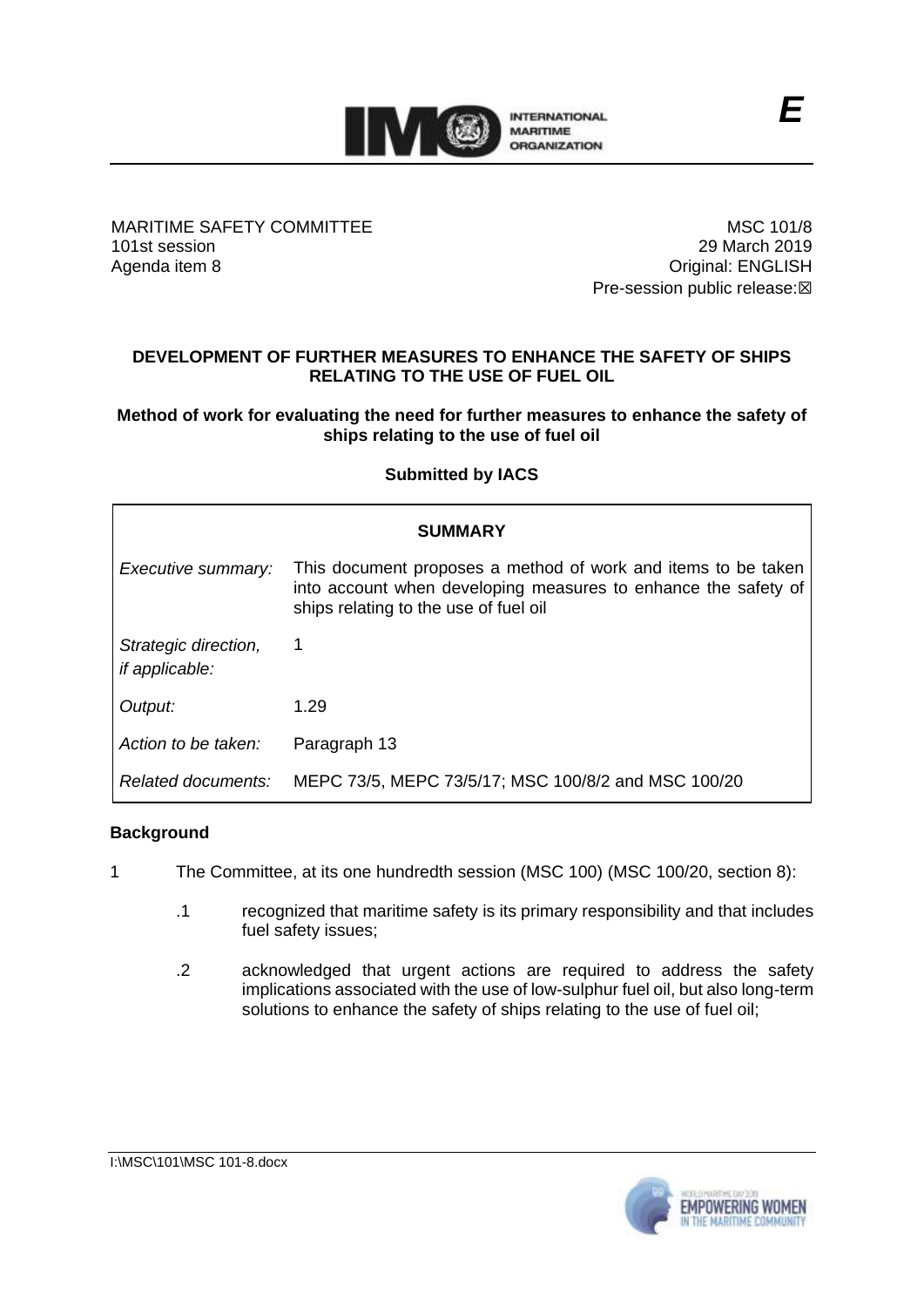.3 agreed to include in its biennial agenda an output on "Development of further measures to enhance the safety of ships relating to the use of fuel oil", with a target completion year of 2021 and an associated scope of work as follows:

> *"Based on the review of existing safety provisions for fuel oil and information concerning the safety implications associated with the use of fuel oil, develop further measures to enhance the safety of ships relating to the use of fuel oil."*

- .4 agreed that a working group could be established at MSC 101, with a view to further progress the development of measures to enhance the safety of ships relating to the use of fuel oil, and document MSC 100/8/2 (Bahamas et al.) could be considered in that working group; and
- .5 invited interested Member States and international organizations to submit concrete proposals to the next session under the new output.

## **Discussion**

2 IACS shares the views expressed in document MSC 100/8/2 and considers the paper highlights the key 'quality' concerns that need to be taken into account when considering further measures to enhance the safety of ships relating to the use of fuel oil.

3 IACS notes that presently most residual fuel oils supplied to ships are blended products and nowadays the incidents related to fuel oil quality problems occur only occasionally. However, considering the severity of incidents when they do occur and that more blended products are expected to enter the fuel market in the next future, IACS considers it important to increase awareness among all involved parties about the identified potential risks and relevant mitigation measures, including alerting the fuel oil supply network on the consequences of the failure to supply a product that is not to specification.

4 IACS understands that some of the problems related to the quality of fuel oil may be addressed by operational measures involving fuel storage, fuel transfer systems, fuel cleaning, combustion equipment, fuel changeover, documentation and training. However, operational measures may not address all problems that are related to the chemistry of the fuel.

5 Among the fuel properties that may cause problems, but which may be addressed by operational measures are:

- .1 COLD FLOW; CAT FINES; LOW VISCOSITY (and its variability between one bunker and the next for 0.50% m/m fuels); and POUR POINT (including the potential issue on stratification of fuels when they are stored over the longer term). These issues may be managed by appropriate handling of the fuel on board, ensuring suitable equipment is available in proper working order and ensuring a correct set-up for the fuel being handled at the time; and
- .2 INCOMPATIBILITY. In the first instance, this is best addressed by having a strategy to segregate different batches of fuel. This will require a combination of ensuring a sufficient number of additional fuel storage tanks of sufficient capacity are available; and bunker purchase planning that supports this strategy. Where the ship may not be able to avoid commingling, then a procedure, incorporating a series of steps to mitigate any risk of the consequences of destabilizing a fuel, should be prepared, to which the charterer would also need to agree. Expert advice on the particular steps to be taken is recommended to meet ship-specific requirements.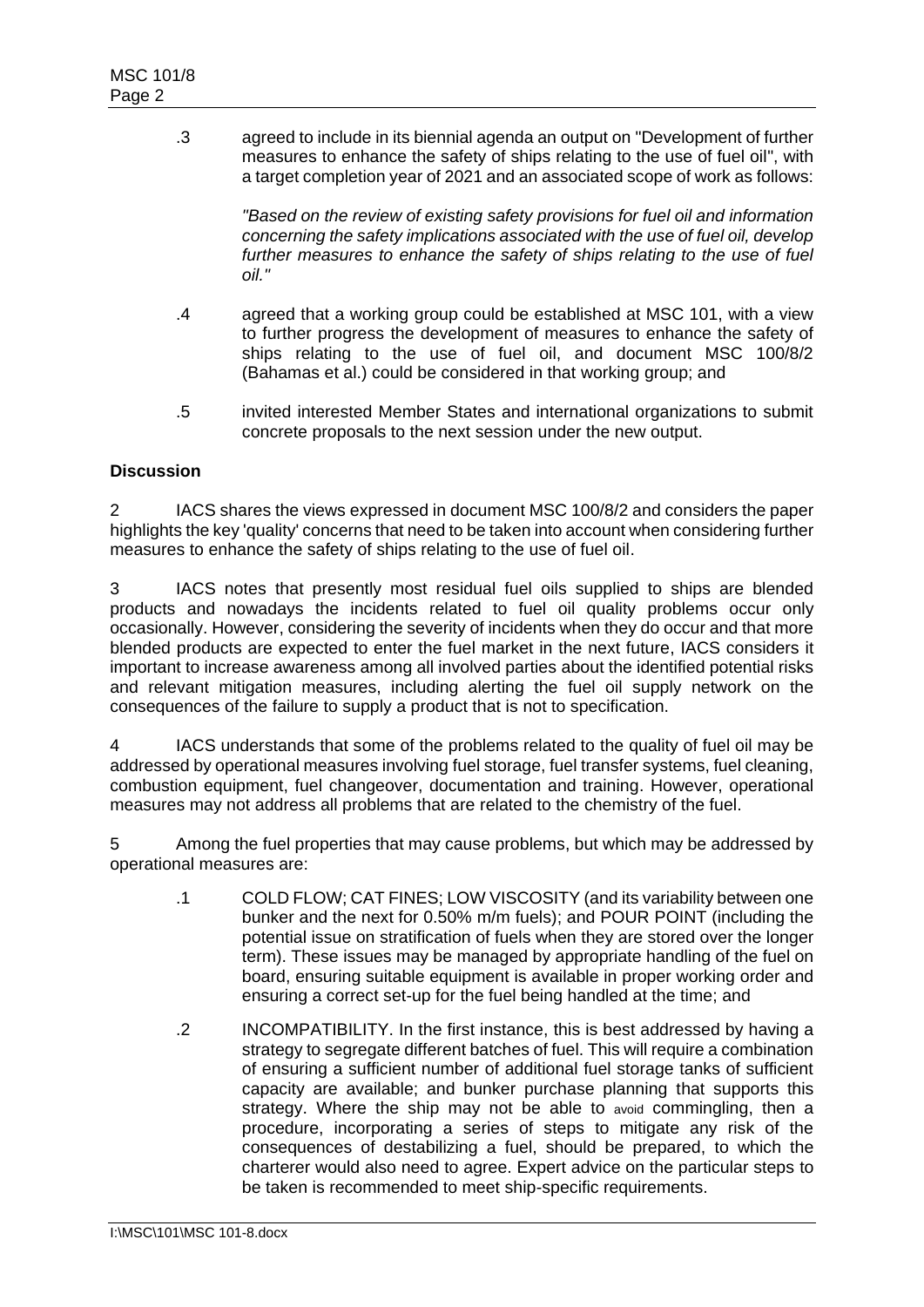6 Issues which are related to the chemistry of the fuel are: STABILITY; ACID NUMBER; FLASHPOINT; IGNITION and COMBUSTION PROPERTIES; and UNUSUAL COMPONENTS. IACS understands that none of these issues can be solved by onboard equipment. Rather they need to be addressed in the fuel oil supply chain.

## **Proposals**

7 To facilitate this work, and to provide an evidence-based foundation for any further measures that are developed, IACS would urge relevant involved parties to provide information on problems encountered with fuel oils used onboard ships.

8 IACS shares the view that operational measures should be identified as a result of undertaking the "risk assessment and mitigation plan on the impact of new fuels", which MEPC.1/Circ.878 recommends should be addressed as part of the "Ship implementation plan for the consistent implementation of 0.50% sulphur limit under MARPOL Annex VI". However, IACS is of the view that consideration should be given to more concrete action being taken e.g. the application of operational precautions intended to identify and, when possible, mitigate fuel-related risks should be made mandatory by Administrations.

9 For the issues that cannot be addressed by operational measures, IACS is of the view that some additional measures should be adopted to minimize the risks associated with the use of fuels onboard ships, especially in relation to fuel oil blends. These might be in the form of requiring statements or, better, certificates of analysis according to recognized standards to be kept on board, similar to the Bunker Delivery Notes required by regulations 18.5 and 18.6 of MARPOL Annex VI.

10 Notwithstanding the comments in paragraphs 8 and 9 above, IACS is of the view that to ensure that all the safety concerns are addressed, both individually and in combination, a structured approach should be adopted in order to justify the need to take regulatory action. In particular, IACS suggests the following steps should be taken:

- .1 identifying the current safety provisions related to fuel oil;
- .2 identifying all the safety implications associated with the use of fuel oil, by means of a risk analysis or similar structured approach;
- .3 identifying the safety implications that are not satisfactorily addressed by the current regulatory provisions; and
- .4 commencing regulatory action by identifying the appropriate instrument (e.g. SOLAS) and developing relevant amendments.
- 11 IACS proposes that consideration should also be given to the following issues:
	- .1 procedures for the proper specification (list of properties to be considered) in relation to the purchase of fuel oil suitable for an individual ship and comparison with present international/national standards (e.g. ISO 8217); including, for both new and existing ships, the identification of fuel oil characteristics that the fuel oil system of each ship can handle, in particular taking into account the heating arrangements that are available on board;
	- .2 procedures for identification of actual safety concerns with individual fuel batches, i.e. procedures for spotting non compliances and other risks;